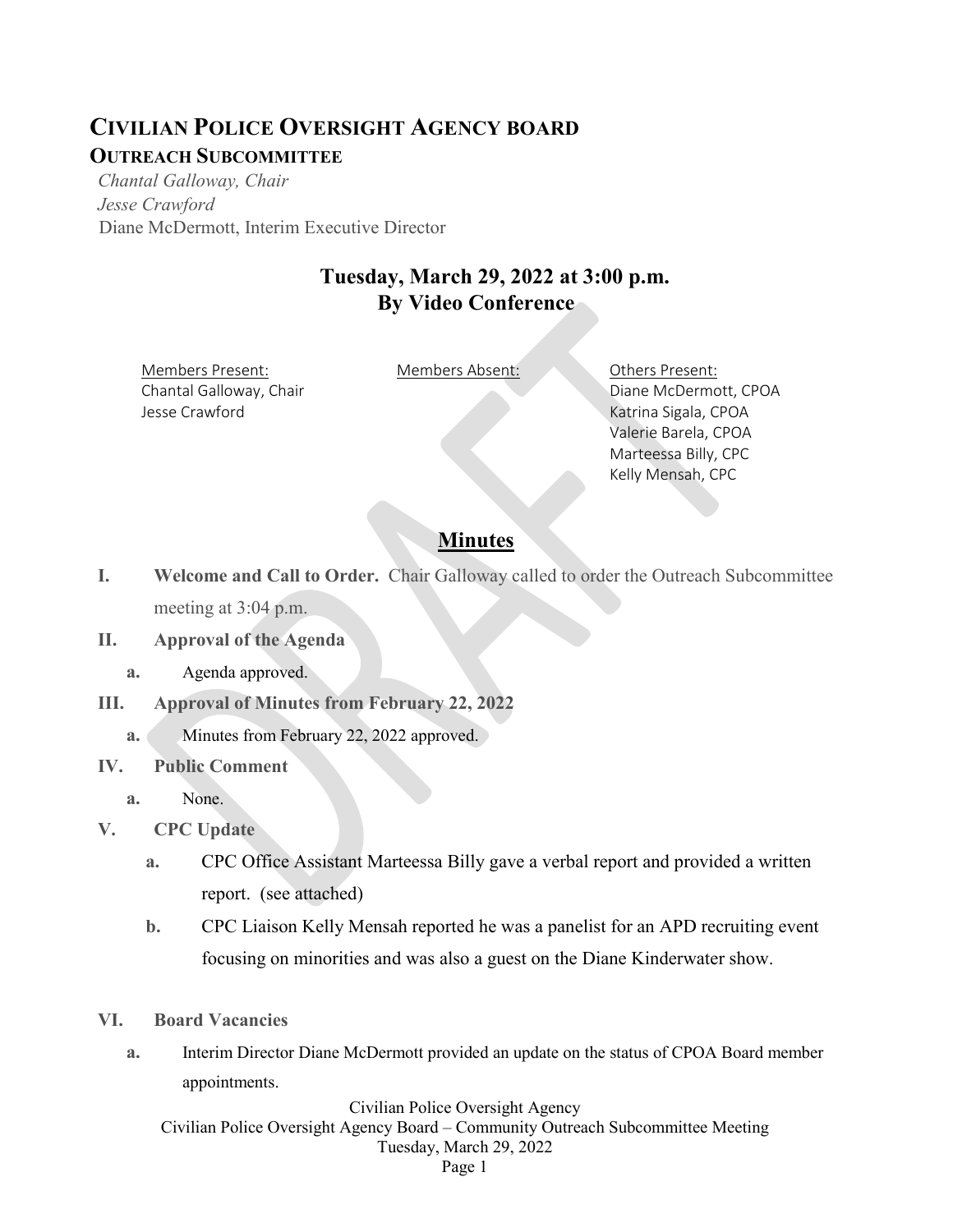- **b.** The Outreach Subcommittee recommends to invite Chris Sylvan to the next Outreach Subcommittee meeting to report on the status of CPOA Board Vacancies.
- **VII. Outreach Efforts and Responsibilities**
	- **a. Meeting with New City Councilors**
		- 1. The Outreach Subcommittee will reach out to the new City Counselors over the next month to set up a meeting to have coffee or met via zoom.
		- 2. Chair Galloway will set up meetings with City Counselors Lewis and Sanchez.
		- 3. Member Crawford will set up meetings with City Counselors Grout and Fiebelkorn
		- 4. Interim Director Diane McDermott would like to attend the meetings and will be copied on the invites.

## **VIII. Election of Committee Chair**

- **a.** Chantal M. Galloway nominated herself to continue serving as the Chair of the Outreach Subcommittee. There were no other nominations. Chantal M. Galloway will continue as Chair of the Outreach Subcommittee.
- **IX. Other Business**
	- **a.** None.
- **X. Confirm Next Meeting –** April 26, 2022 at 3:00 PM
- **XI. Adjournment**
	- **a.** The meeting was adjourned at 3:21 p.m.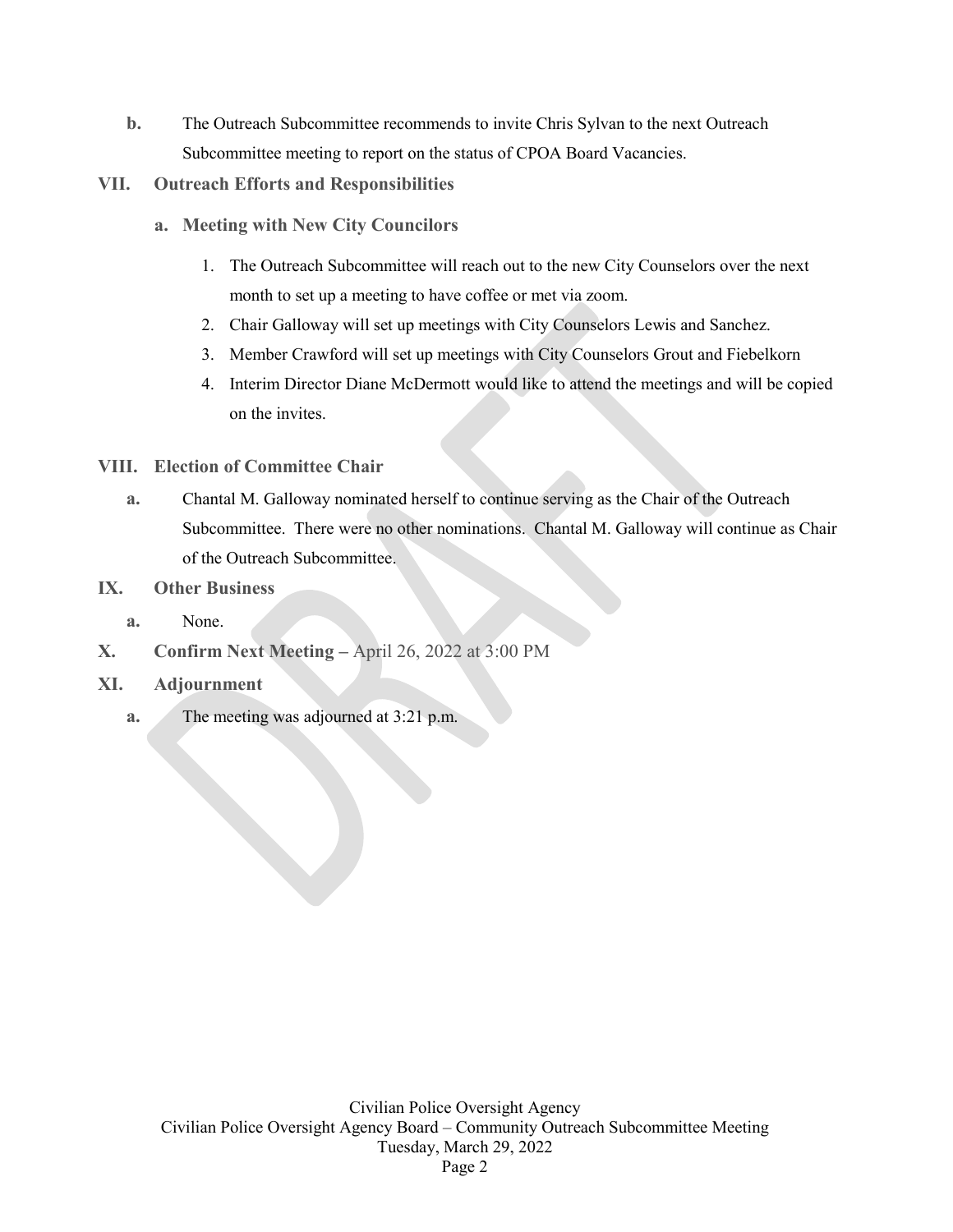Attachments

Civilian Police Oversight Agency Civilian Police Oversight Agency Board – Community Outreach Subcommittee Meeting Tuesday, March 29, 2022 Page 3